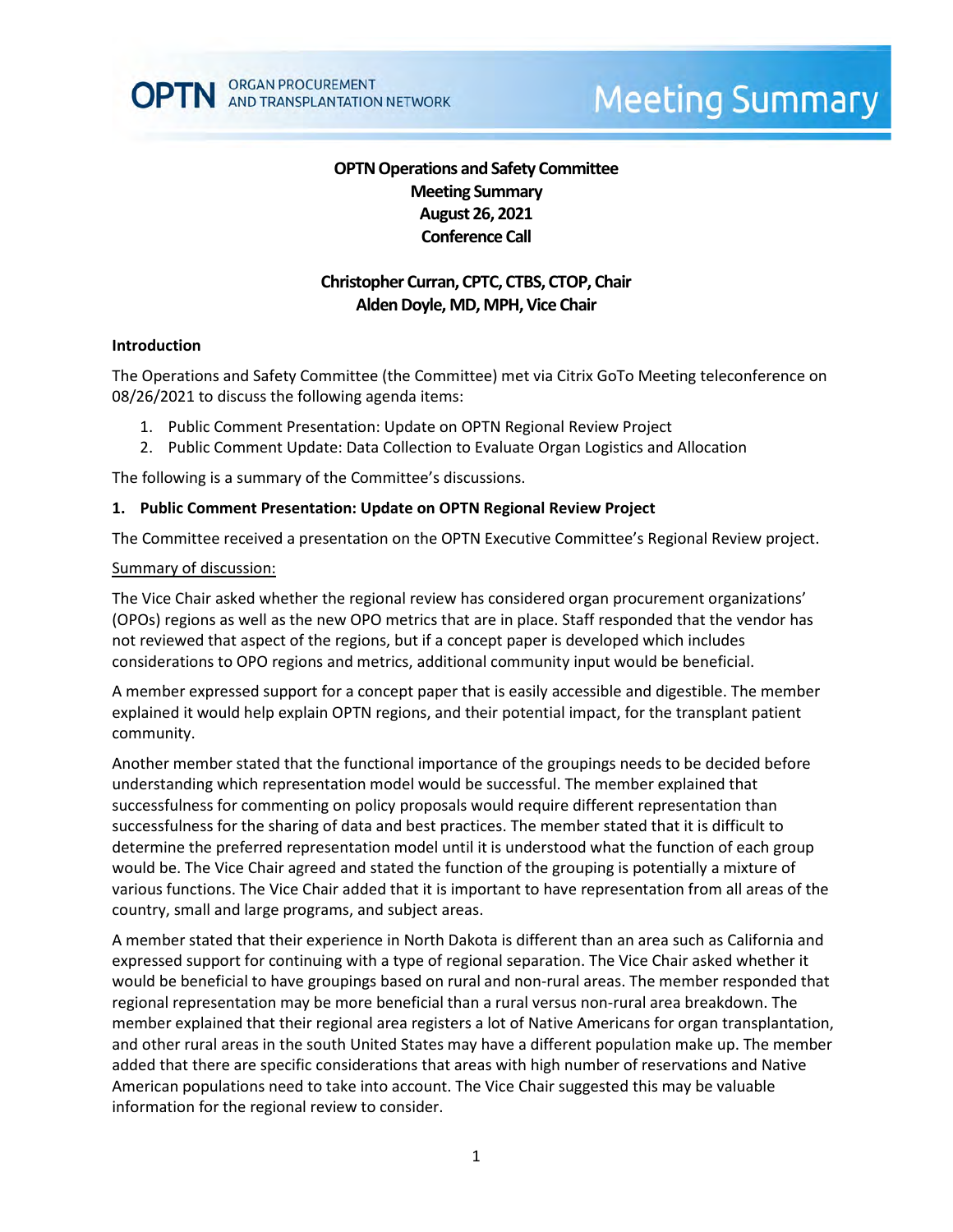Another member opposed implementing boundaries based on state lines. The member explained a population grouping would be more beneficial than grouping on purely state functionality. The Vice Chair added that the regional review should consider donation service areas as well.

A member stated that there is significant advantage to regional geography groupings. The member explained that groupings of individuals who interact regularly is beneficial in the ability to make decisions together, and represent together. The member stated support for keeping the regions similar to as they are now, but noted that basing the regions on state lines alone may not be beneficial for the reasons mentioned previously.

Another member stated that current regions each have their own needs and challenges. The member mentioned the Pacific north-west and Alaska have the benefit of being able to work with local appeals on travel logistics, which is very helpful. The member stated the logistics of transporting organs, given the large geographic area, is very different compared to other regional areas with high population densities.

A member stated that it is difficult to determine the best way to represent communities for states that do not have programs. The member explained that three of the four states in Life Center's service area do not have transplant programs (Idaho, Montana, Alaska), so the community members are being represented by programs in Washington, Denver, Utah, or Portland. The member added that when reviewing the regions it should be considered that the Centers for Medicaid and Medicare Services (CMS) set a directive where OPOs have influence over transplant rates, which OPOs address this through clinical advisory committee and regional meetings. The member explained that due to that directive, there has been a lot of work within their region for programs to work together to increase utilization, and the potential for the regional review project to change this would undo a lot of that work.

There were no questions or comments.

### **2. Public Comment Update: Data Collection to Evaluate Organ Logistics and Allocation**

The Committee received an update on their proposal, *Data Collection to Evaluate Organ Logistics and Allocation*, which is currently out for Public Comment.

### Summary of discussion:

Public comment themes:

- Concern with data burden & potential ability to collect data in an automated fashion (TransNet)
- Assessment of cold ischemic time
- Removal of Organ Response Code #208 *No recipient located*
	- o How would this be documented with possible removal of code #215 *Organ refused by all regional program* and code #216 *Organ refused by all national program*?
- Organ check-out time definition
	- o OPTN Organ Procurement Organization Committee feedback: Should be defined as when the organ leaves the host OPO and is en route to the transplant hospital
- Overall support for proposal

Additional feedback & suggestions:

- Data elements reflecting events that happen prior to organ recovery
- Cross clamp to organ check in would be a good surrogate for transplant time

Information Technology staff provided their recommendations on how best to capture the proposed data elements while streamlining data collection efforts and reducing burden.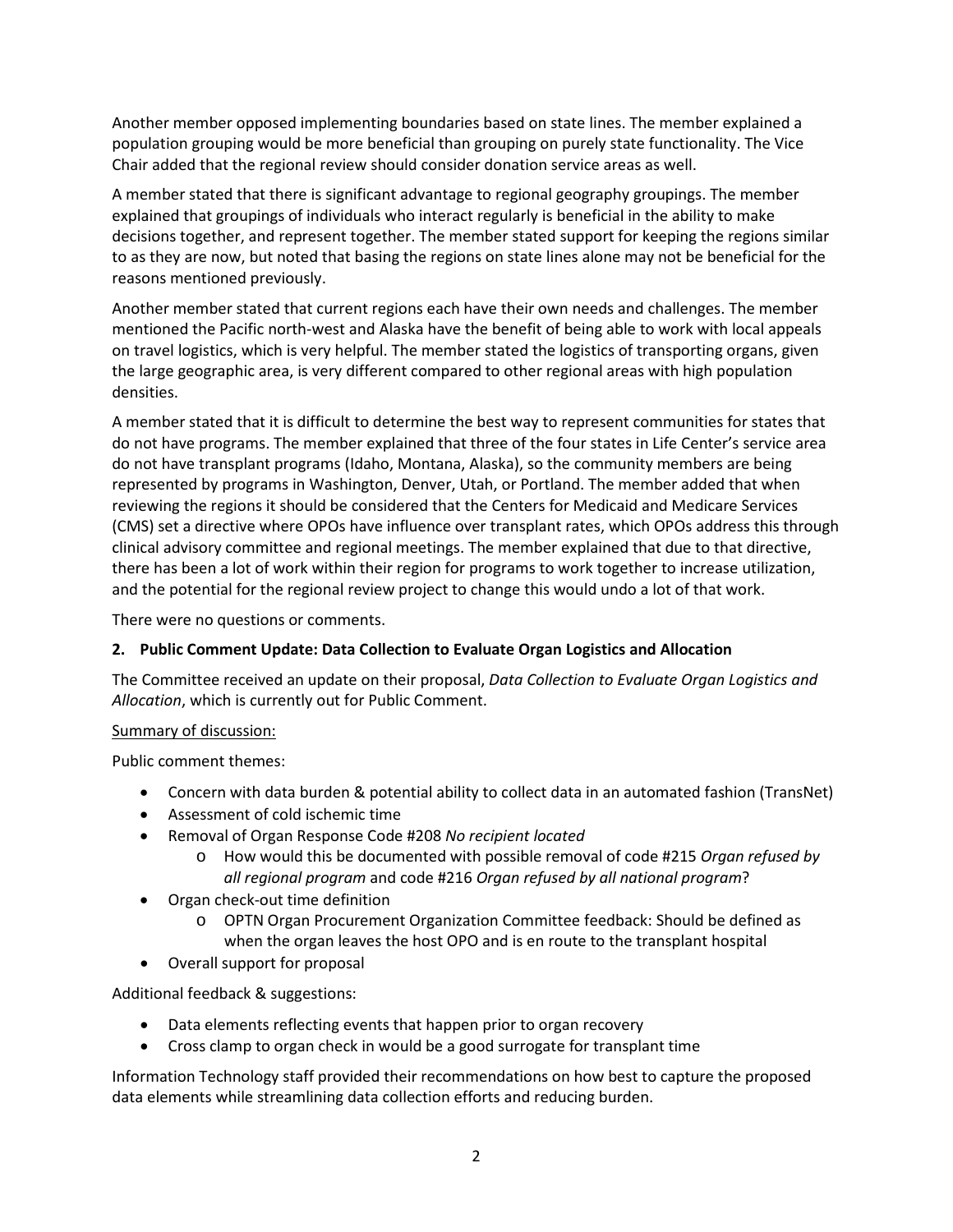- Organ check-out time data element recommended to be collected through TransNet, additional clarity on organ check-out time definition
- Organ check-in time data element recommended to be collected through TransNet for the following reasons:
	- o This data field already exists in TransNet as optional
	- o Data collection through TransNet will not complicate the time-sensitive process of waitlist removal
	- o Potentially add this as a required data element through policy in the future
- Time of first anastomosis recommended to be collected through Waitlist and the Transplant Recipient Registration (TRR)

The Vice Chair explained that based on feedback from the OPTN OPO Committee, organ check-out time will be defined as when the organ leaves the initial servicing OPO. The Vice Chair clarified that if the organ is transported to an intermediate OPO, organ check-out time will not need to be captured at that point.

The Vice Chair stated the Committee will take these considerations into account along with feedback from the transplant community.

There were no additional comments or questions. The meeting was adjourned.

### Next steps:

The Committee will continue prepare for their regional meeting and cross committee presentations. The Committee will compile public comments for their proposal and review feedback from the transplant community.

### **Upcoming Meetings**

- September 23, 2021 (teleconference)
- October 15, 2021 ("in-person", virtual)